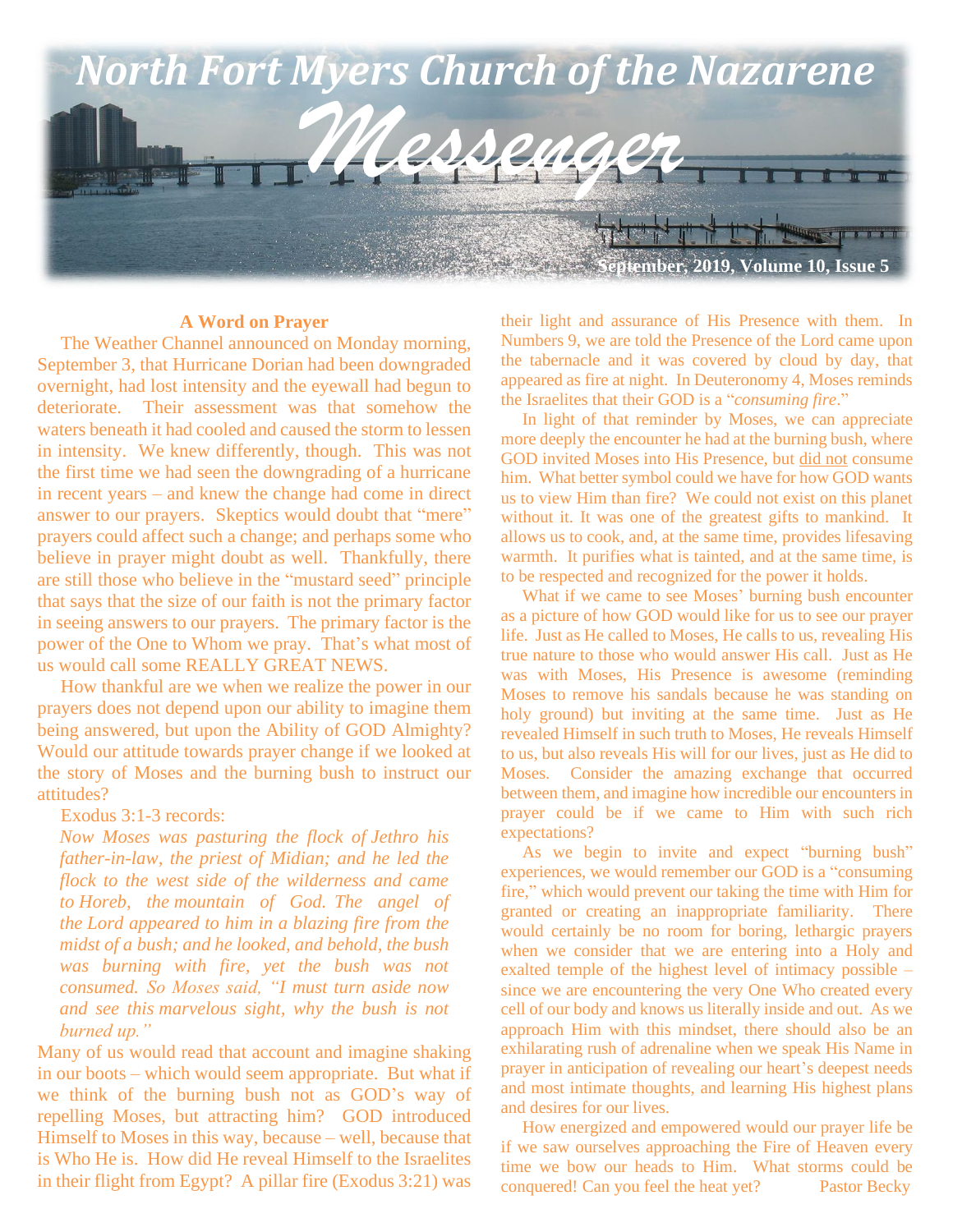## **Birthdays & Anniversaries**

**6 – Darla Barber 10 – Ardyth Eldridge Becky Garner Lynn & Janice Kent 14 – Linda Young Lee & Jean Monroe 16 – Dorothy Chapman 20 – Dave & Sherry Chapman 24 – Richard & Brenda Loubier Martha Pickett 25 – Anna Marie Anderson 28 – Mitchell & Nancy Irvin 29 – Helen Beatty**

**Our missionaries** Steve Cox Ida Chaplow Janice O'Lynn Susie & Jamie Lorenson Dave Fregeau Dave Peck Ray Holman Dan Bowker Ryan Woodby **Ernie Rybold** Paul Jones Betty Predko Sheryl Colie & Family Matthew Morgan Orion Predko Paul & Grace Boling Ardyth Eldridge Eileen Massett Joseph Groves Lorraine Jungles Mark & Kim Barr Louis Perez Cody Church Betty Retter Kenny & Gail Goodman Phyllis Obney Regina Williams Allice Daugherty Phillip Lindsey Marlene Ryan A Youth Pastor Unsaved Loved Ones Open Mic Nite

Join us and share your talent or bring the family and friends and relax and enjoy the rich

sounds of the singers and musicians

of our church and the community.

Phoebe Barr Tom Blakeman Carl Baxter Ben Bergman

The Nation of Israel Our Church Leaders

Children & Teen Depts. Eileen Jennings Kitty Baxter Dorothy & Laurel Chapaman

We need volunteers to help with the distribution of food on Wednesday, September 11, from 4:00 to 6:00 PM, to help with a variety of tasks. Please spread the word to anyone you think could benefit from this special outreach and join us as we partner to help those in need. And once again, thank you for being the hands and feet of Jesus in

> Saturday, September 21 and September 28

> > Lend a Helping Hand

WORK DEY

- **11 – Food Distribution 19 – Church Board Meeting 21 – All-Church Work Day Tree trimming District Team Day 28 – Set-up for Pumpkin Patch Open Mic Nite**
- **29 – Alabaster Sunday**









Saturday, September 28 6:00 P.M.

> We need all hands on deck for **Trimming on the 21<sup>st</sup> and Pumpkin** Patch set-up on the 28<sup>th</sup>.



EPTEMBER

### **Calendar**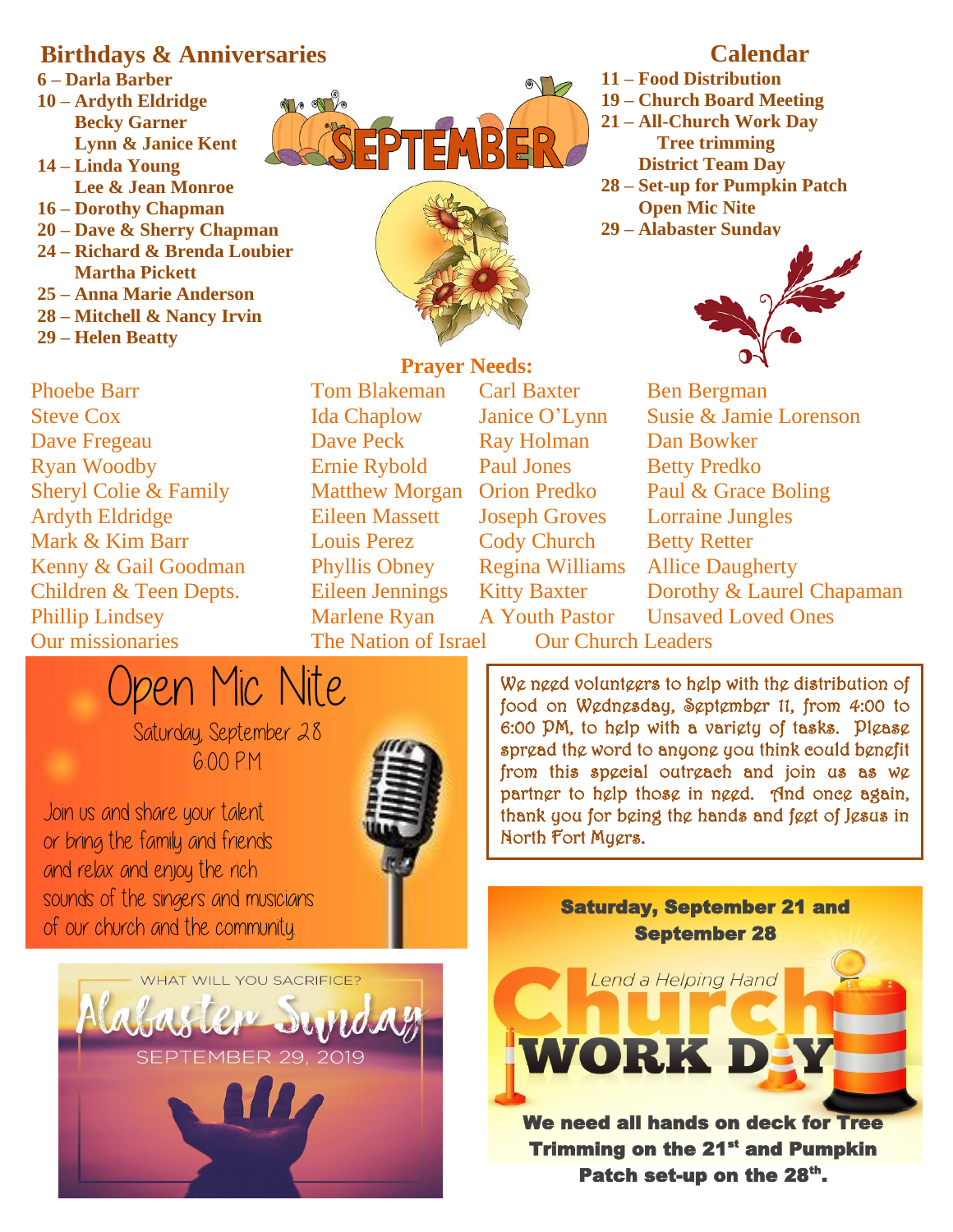

# Southern Florida District Church of the Nazarene



**Saturday, September 21 9 AM – 3 PM**

**Fort Myers First Church of the Nazarene 13545 American Colony Blvd Fort Myers, FL 33912**

## **Hurricane Dorian**

 Hurricane Dorian, one of the [most powerful](https://www.washingtonpost.com/weather/2019/09/01/hurricane-dorian-has-smashed-all-sorts-intensity-records/?noredirect=on)  [Atlantic hurricanes](https://www.washingtonpost.com/weather/2019/09/01/hurricane-dorian-has-smashed-all-sorts-intensity-records/?noredirect=on) ever recorded, stalled over the Bahamas Sunday and Monday, September 2 and 3, [killing at least five people](https://www.reuters.com/article/us-storm-dorian/hurricane-dorian-stalled-over-bahamas-weakens-slightly-but-still-dangerous-idUSKCN1VO0VR) and causing massive destruction on the Abaco Islands. Although the storm was downgraded from a Category 5 with sustained winds up to 165 miles per hour to a Category 2 with sustained winds of 110 miles per hour, the extended exposure to the storm has devastated the Bahamas.



 There are five Nazarene churches on Grand Bahama Island, at least four of which have water damage along with most of the homes in the communities. The full status of both the churches and the surrounding community is unknown. Teams from the Mesoamerica Region are standing by to assist in the Bahamas and are anticipating the need for aid, including skilled workers, food, water, care packs, clothing, and medication.

 More than 1 million people in the U.S. were ordered to evacuate the east coast of Florida ahead of the storm's advance. Thankfully, and in answer to many prayers, the storm, for the most part, stayed off the coast and direct impact was avoided. In Florida and South Carolina, the Church of the Nazarene is mobilizing supplies and organizing teams to respond as the need becomes better known. The Florida District is also mobilizing 3,000 crisis care kits, and Nazarene Disaster Response teams are standing by. How we can help:

**Pray** for those who have lost loved ones, and pray those facing loss of homes and livelihoods. Pray for the swift delivery of the supplies and care they need, and pray for the months of recovery ahead. Pray for those who have been the most vulnerable during the storm, especially senior adults, individuals with disabilities, and people living in poverty. Pray for church leaders and churches responding to the needs around them.

**Assemble** Crisis Care Kits – Although we have only recently completed assembling Crisis Care Kits, it is understandable that the need for more has arisen, and we need to help create additional Kits. The instructions for a Crisis Care Kit is to fill a 2 or 2.5 gallon Ziploc bag with:

- 1 medium-size bottle of shampoo (12-18 oz.) 1 fingernail clipper please tape flip-tops closed 1 sturdy hair comb
- 2 bars of soap (bath-size or larger) 2 hand towels
- 1 medium toothpaste (4.0-6.4 oz.) 4 pocket-sized packages of facial tissue
- 3 toothbrushes (in original packaging) 1 Beanie Baby-sized stuffed toy
- 1 box of Band-Aids (30 or more)

Give We will be taking up a special offering in order to assist in the recovery effort soon, so anticipate that offering and ask the Lord what He would have you do to help. We will be updating our congregation as more info comes in.